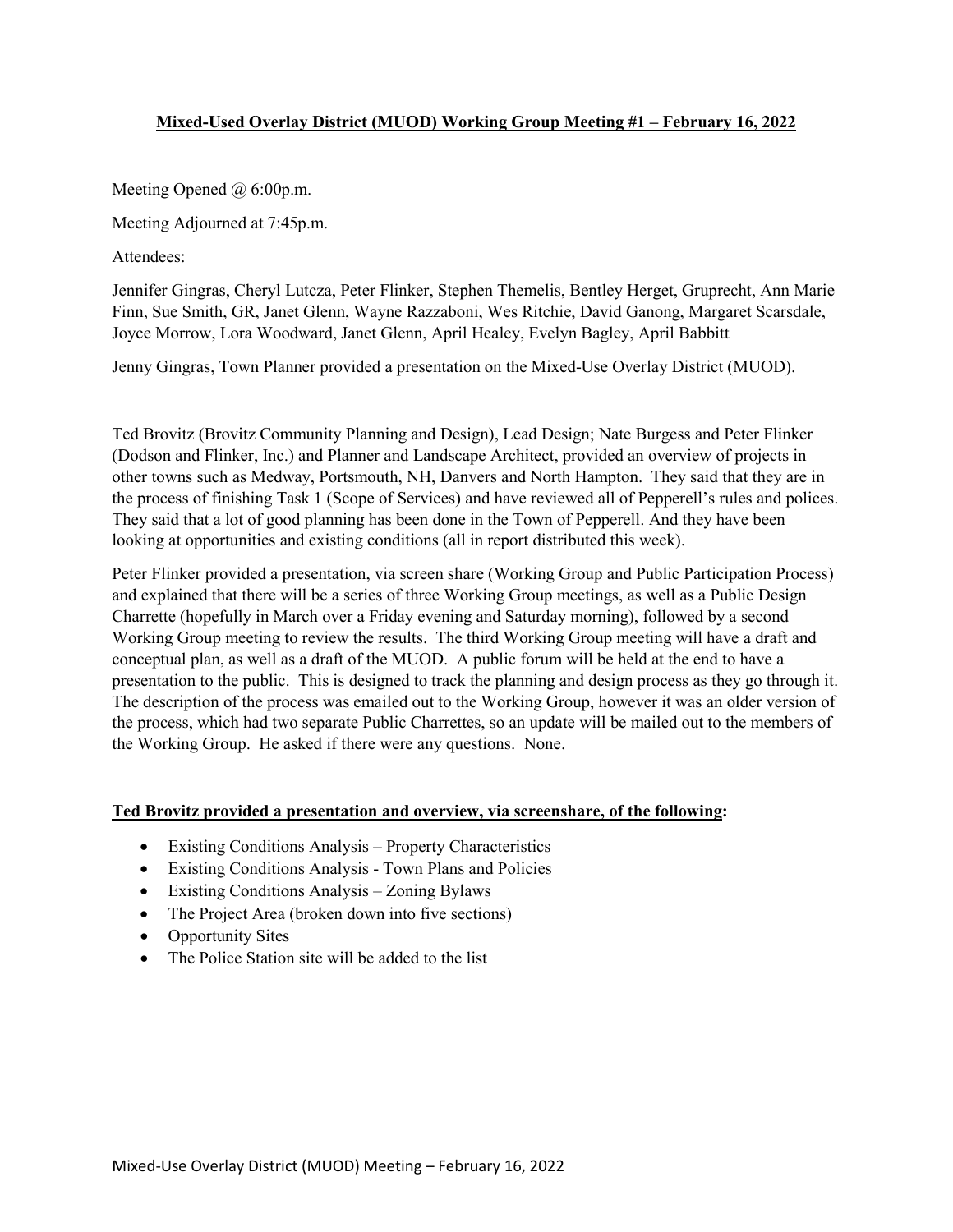• Paula Terrassi (Conservation Agent): Asked about the Mill site contamination. She said that the site has been taken to ground level. The Prudence Wright Overlook and the Rail Trail are both State properties, however, could those properties be included. Mr. Brovitz responded and said that they are not in the zone and are natural the way it is we don't really know about the conditions at the Mill site, and at this point it is unknown and a challenge.

#### **Mr. Brovitz resumed his presentation and overview, via screenshare:**

- Mixed Use Project Area Segment 1
- Segment 1 Character Examples (pictures)
- Segment 1 Typical Street Cross Section (pictures)
- Segment 1 Issues, Opportunities, Priorities? Would like feedback from the Working Group on this

### **Comments and Questions followed:**

- Renee D'Argento (18 Prospect Street): Feels this section should stay the way it is due to grandeur and historic aspect
- Nita Casey (28 Main Street): Lives in the yellow gingerbread house and had an art gallery in it for 25 years. She likes the way the Historical sign starts at her house and would like it to stay that way and does not want to see change
- Kris Hartwell (30 Main Street): Sidewalks are almost too narrow on her side of the street and her house is very close to the road. Could we kick out/extend the sidewalk on that side a little bit to allow for more walking/biking space. Maybe some galleries, antiques, professional offices could be allowed
- Lora Woodward: Would like to see bike lanes or some way of facilitating bicyclists getting to the Library or Town Hall from other parts of Town. Mr. Brovitz responded and said that he was not sure if there is extra space for that due to the right of way.; you need 5-feet to make a legitimate bike lane, hopefully we can get a sense (with the layout) if there is any additional space
- Renee D'Argento: Bike lanes and the width of sidewalks are important, but why do we have to have them on both sides of the street. Mr. Brovitz responded and said that could be possible to have a sidewalk on only one side. Ms. D'Argento commented that we need good crosswalks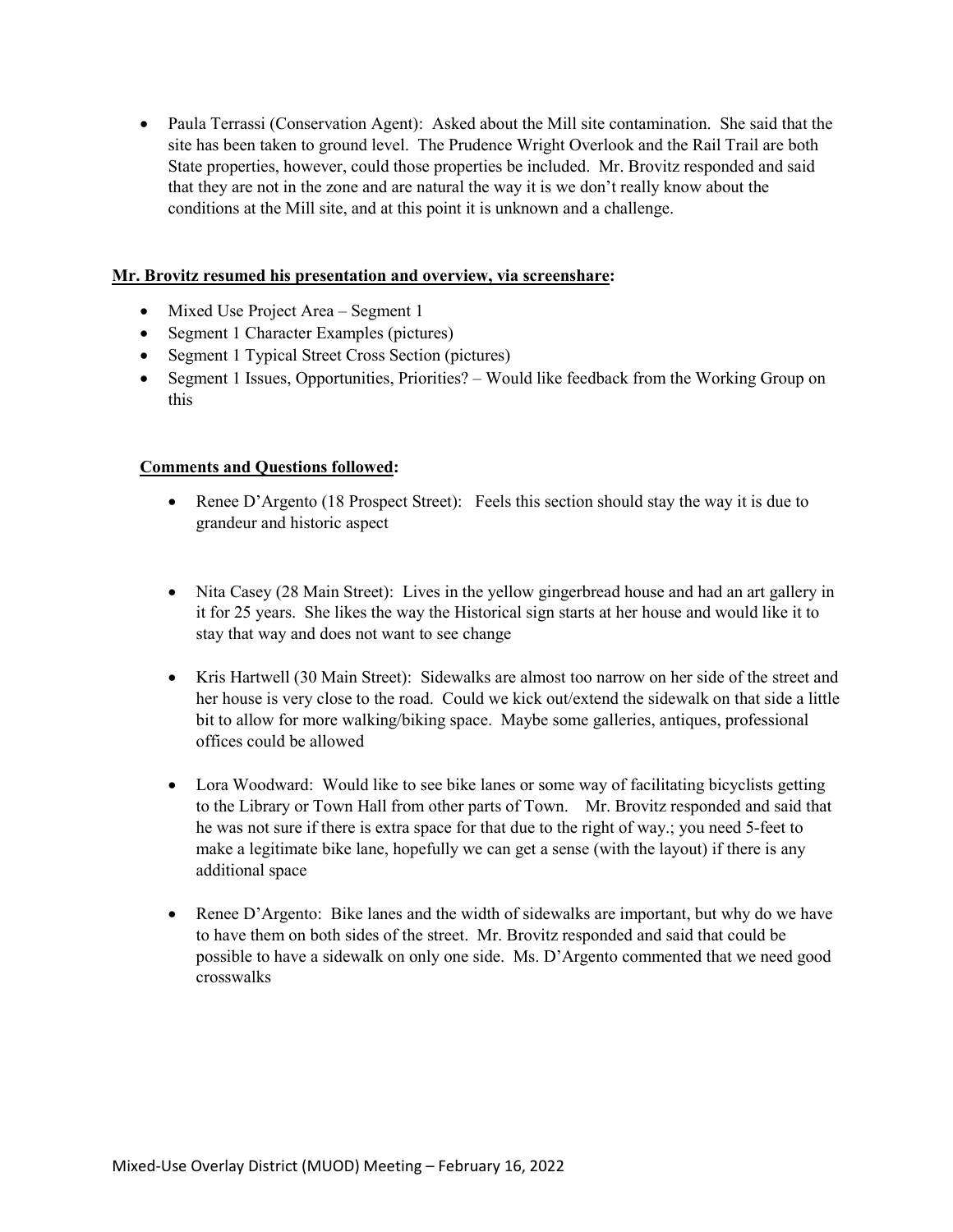## **Mr. Brovitz resumed his presentation and overview, via screenshare:**

- Mixed Use Project Area Segment 2
- Segment 2 Character Examples (pictures)
- Segment 2 Typical Street Cross Section
- Segment 2 Issues, Opportunities Priorities?

## **Comments and Questions followed:**

• Renee D'Argento: Pictures maximizing of vertical space (here and other places along corridor). Mr. Brovitz responded and said that there is not a lot of depth to these lots, you sort of have to go up to get any sort of mixed-use opportunities in there. It may mean taking down and rebuilding properties. The parking would be behind the buildings, with shared parking lots

## **Mr. Brovitz resumed his presentation and overview, via screenshare:**

- Mixed Use Project Area Segment 3
- Segment 3 Character Examples (pictures)
- Segment 3 Typical Street Cross Section
- Segment 3 Issues, Opportunities Priorities?

### **Comments and Questions followed:**

- Paula Terrasi: Intersection (Mill and Main) is a horror show, with minimal head-in parking for white building (hair salon; barber shop; liquor store; apartments above). Mr. Brovitz responded and said that parallel parking could be done on one-side of the road, which would create a better sidewalk and street trees. There is another building, further to the West where there is head-in parking (Pleasant Street)
- Wes Ritchie (New England Craft Cultivators): Said that they will be starting construction on their location in the Paugus Mall soon, and they envision improving the site. Mr. Brovitz responded that he likes that the Paugus mall building is up against a sidewalk, however he wishes there were some windows along the sidewalk. He further commented that if the building was set back about 10 feet, you could have outdoor dining
- April Babbitt: Asked if consideration is being taken regarding the commercial spacing in Town that is currently vacant. Ms. Gingras responded and inquired as to which vacancies Ms. Babbitt was referring to. Ms. Babbitt said she that she was referring to the older bank/Comfed building, Paugus Mall vacancies, and Railroad Square vacancies, and asked if those were being taken into consideration. Mr. Brovitz responded and said that the MUOD takes into consideration redeveloping these properties and could attract new businesses coming into town. Ms. Babbitt asked doesn't this section of Main Street already allow apartments upstairs. Mr. Brovitz responded and said it is very limited, maybe a couple of apartments. The numbers don't work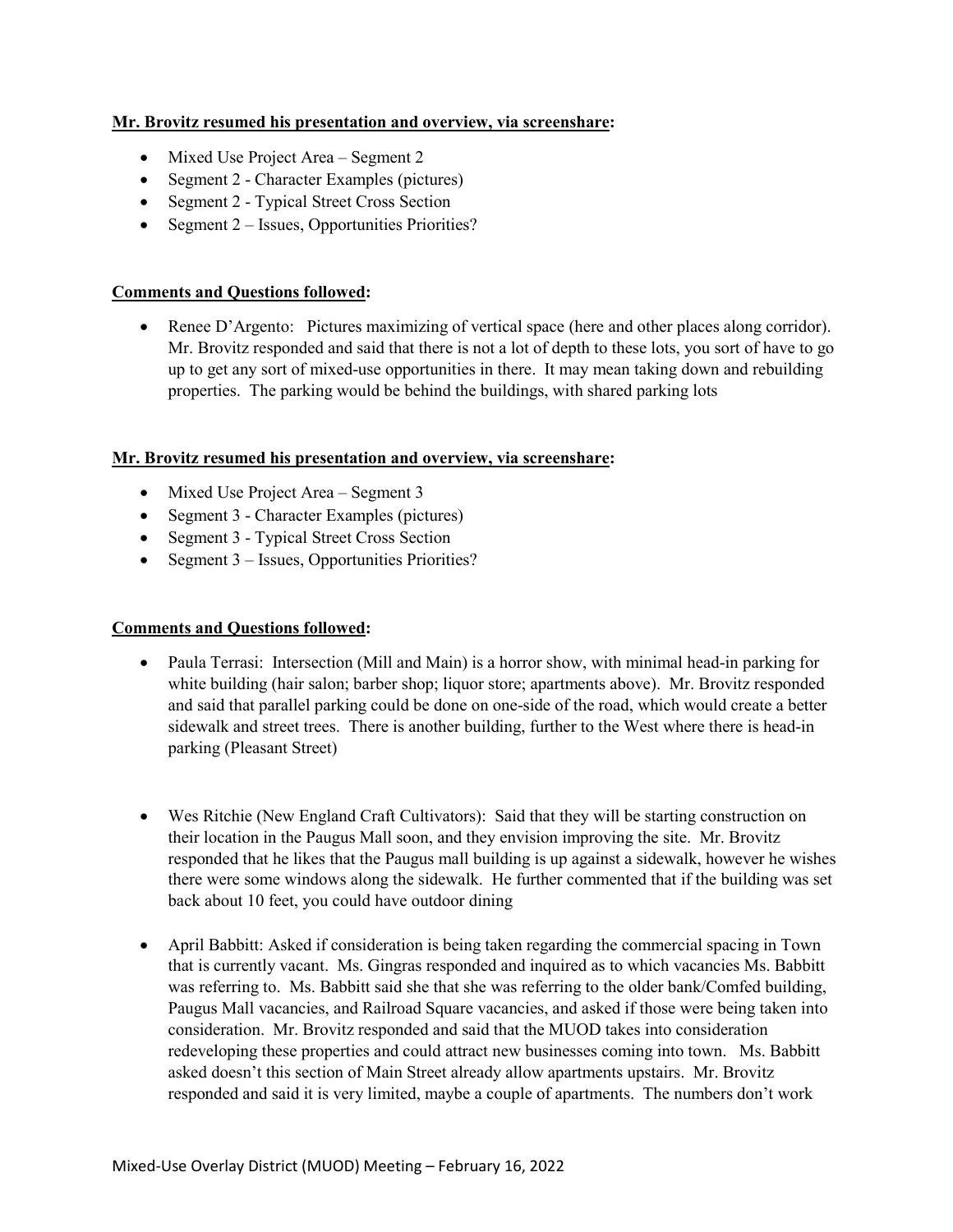unless you allow more. Ms. Babbitt asked if they were talking about adding additional stories to buildings. Mr. Brovitz responded yes; the Mall could have residential apartments above it. Ms. Babbitt asked if parking was being taken into consideration. Mr. Brovitz responded and said yes, what we are looking at is a series of small, mixed-use developments/properties

- No name was provided by question asker: Has there been any outreach to current residents? Mr. Brovitz responded and said that is part of the outreach that needs to be done/next step, hopefully the Public Design Charrette will help. Question Asker: The Mixed Use came out of the Master Plan, which was primarily for the Peter Fitz property, and she is concerned that if it goes before Town Meeting with too much in it, the Peter Fitz building will suffer. Ms. Gingras responded and said that for the Peter Fitz School, we will have the Adaptive Reuse Bylaw proposal at Spring town Meeting, and if it passes, Peter Fitz may be able to do a lot of what they envision
- Paula Terrasi: We have tried to redo zoning on Hollis Street, down by rotary and community center, and we missed a few people. Will every abutter and private property owners be notified? Ms. Gingras responded that they would. Discussion ensued
- Mr. Brovitz said that as far as the police building and the Peter Fitz, the Town could put out an RFP to developers, so that the Town would have more control
- Lora Woodward: Said that she lives near the intersections of Main/Canal and Mill Streets, and it a pretty dangerous; could there be any attention given to facilitate people getting across the street there. Mr. Brovitz responded and said that could be addressed during a work session and the DPW Director/Town Engineer may want to chime in
- Renee D'Argento: Maybe a blinking pedestrian sign with the crosswalk being in the right place and visible to traffic
- Nita Casey: There needs to be better signage at the crosswalks; if the road is made bigger, people will drive faster, and we will need sidewalks

Discussion ensued regarding travel lanes and the Complete Streets plan which calls for better crosswalks and signage.

# **Mr. Brovitz resumed his presentation and overview, via screenshare:**

- Mixed Use Project Area Segment 4 (Railroad Square/E. Pepperell Village (Main Street and Groton Street)
- Segment 4 Character Examples (pictures)
- Segment 4 Typical Street Cross Section
- Segment 4 Issues, Opportunities Priorities?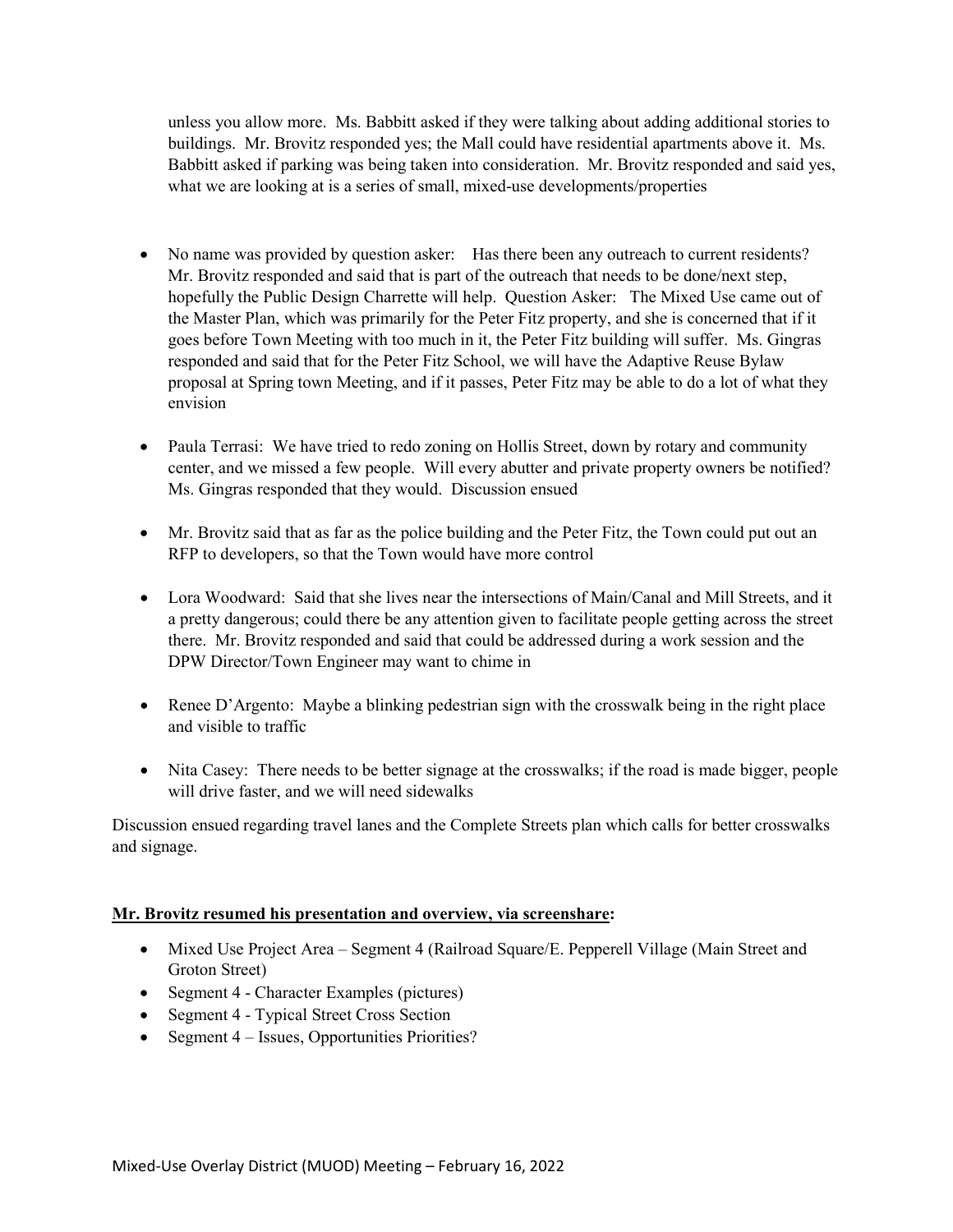### **Comments and Questions followed:**

- Renee D'Argento: Some of us on the Master Plan Committee talked about the owner of Hotel Place making improvements. She said that she likes the idea of commercial on both sides of the streets, however there is a lot of neighborhood along there, so we need to be sensitive to that. There is also a lot of traffic, so safety is important, especially with Rail Trail
- Unknown Question Asker: Any possibilities for public bathrooms for the Rail Trail? Ms. Gingras said that there used to be an agreement with Kemps, but she is not sure if that is still in place. We have talked about getting public bathrooms put in, but that is financial. Renee D'Argento inquired about using the Boy Scout building for this purpose. Ms. Gingras said that could be a possibility
- David Ganong: Is this is a good opportunity for a public/private partnership. He also commented that at the intersection of Main and Groton Streets, adjacent to the Rail Trail, the Stop sign at that intersection comes down about once a week
- Wayne Razzaboni: Said that he owns Hotel Place and is interested in working with the team regarding the investment and development of that property

Ms. Gingras spoke and said that the plan is not to put a rotary in Railroad Square and that the recent survey that the Town had done shows there are encroachment issues that would require a lot of easements. We are applying for a Shared Streets and Spaces Grant, which is due March 1<sup>st</sup>. We are looking at safer crossing along Main Street near Charlotte's and Breen's., as well as putting in some ADA compliant ramps for the crosswalks; new curb cuts for the sidewalks, and maybe widening them to allow for streetscapes and street beautification. Mr. Brovitz commented that this is difficult due to the non-alignment of streets

- Deb Fountain: As you are coming down Groton Street and need to take a left onto Main Street, it is very visually distracting driving through there, with traffic coming from businesses, the Rail Trail, etc.; and this should all be taken into consideration for redesign
- Ms. D'Argento: Parallel parking would be better in that area.

### **Mr. Brovitz resumed his presentation and overview, via screenshare:**

- Opportunity Site Segment 4 Former Pepperell Paper Mill (2015 MUOD Site Plan)
- Next Steps: Conceptual Planning and Context-Based Mixed-Use Zoning Standards